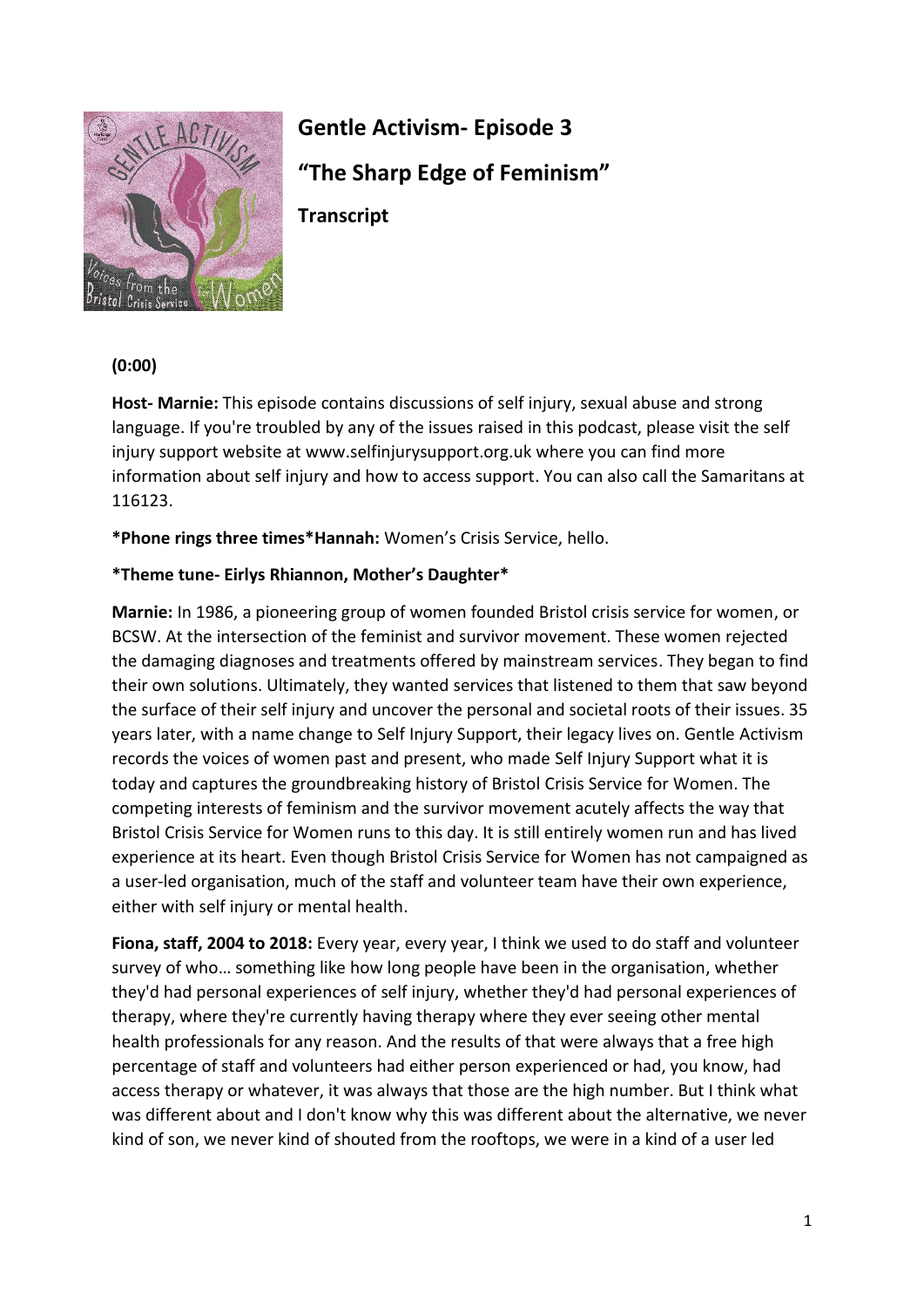organisation, if you look at the data, a vast number of the organisation had experience in some way shape or form or has had support

**Suzanne, freelance trainer, counsellor and facilitator, 2000 to present**: Because they had a very different attitude, and view. And I think the other thing for me about the organisation has always been that their heart is lived experience. They're not interested in hearing all the views of the clinicians or the academic researchers or whatever, although those things are important. Their real strength is that they have people with lived experience at the heart of it all, and that's guiding their research. It's guiding the service delivery, it's guiding their resources. Yeah, it's guiding everything. And and I think for me, that was as perhaps always been, you know, the number one thing, actually, the number one thing, and and, you know, for me, what was very important about that work was really involving and including right from the beginning, the the engineers, you know, people who, who were going to be helped, and who are going to benefit from this material, you know, there as far as I was concerned, and I think this is I think this is kind of good practice, generally from what I gather, is that, you know, they are the experts, you know, and I hope that they have a sense of just what a fabulous thing they they contributed to and how much it's helped others.

## **(4:55)**

**Jenny, staff 2008 to 2012:** And the volunteer team was really robust. And what I was very aware of was at least half the volunteer team had personal direct experience of self harm. And I had that myself as the coordinator. So I'm someone who has experienced with self harm as a teenager. And that felt very, very rich. And I saw the volunteers, and myself again, you know, all of us had a really positive experience in terms of turning something around, and turning what had been really painful and potentially destructive experiences, really reaping the gold of having lived through that, and then offering it back into the collective was Yeah, was really healing.

**Anonymous, helpline volunteer 2006 to 2009:** And it models for me that it's possible to be really struggling with your mental health and still do really good work. And I think, up until that point, I always felt like, if my mental health was bad, and I was struggling, then there was something just inherently wrong with me, and everything I did was going to be crap. And I learned that it was possible to that it can be both and you can be feeling terrible, and you can still well, you know, do good stuff. And, you know, you're I think as someone who particularly experienced a lot of depression, you know, my self worth was often really under question. And so it felt really good to have that reminder to be like, you're still inherently good, even though you feel bad.

**Marnie:** Part of the reason Bristol Crisis Service for Women was and remains a service for people who identify as a woman was a vast number of callers who experienced violence at the hands of men. For many of the women, this violence has started in childhood.

**Liz, helpline volunteer, 2005 to 2009:** For me, it was a bit of an eye opener when it came to realising how perfect sexual abuse was childhood sexual abuse, particularly because a lot of our callers were self harming, or trying to prevent themselves from self harming from by calling us because of their flashbacks. And because of their like, memories and distressing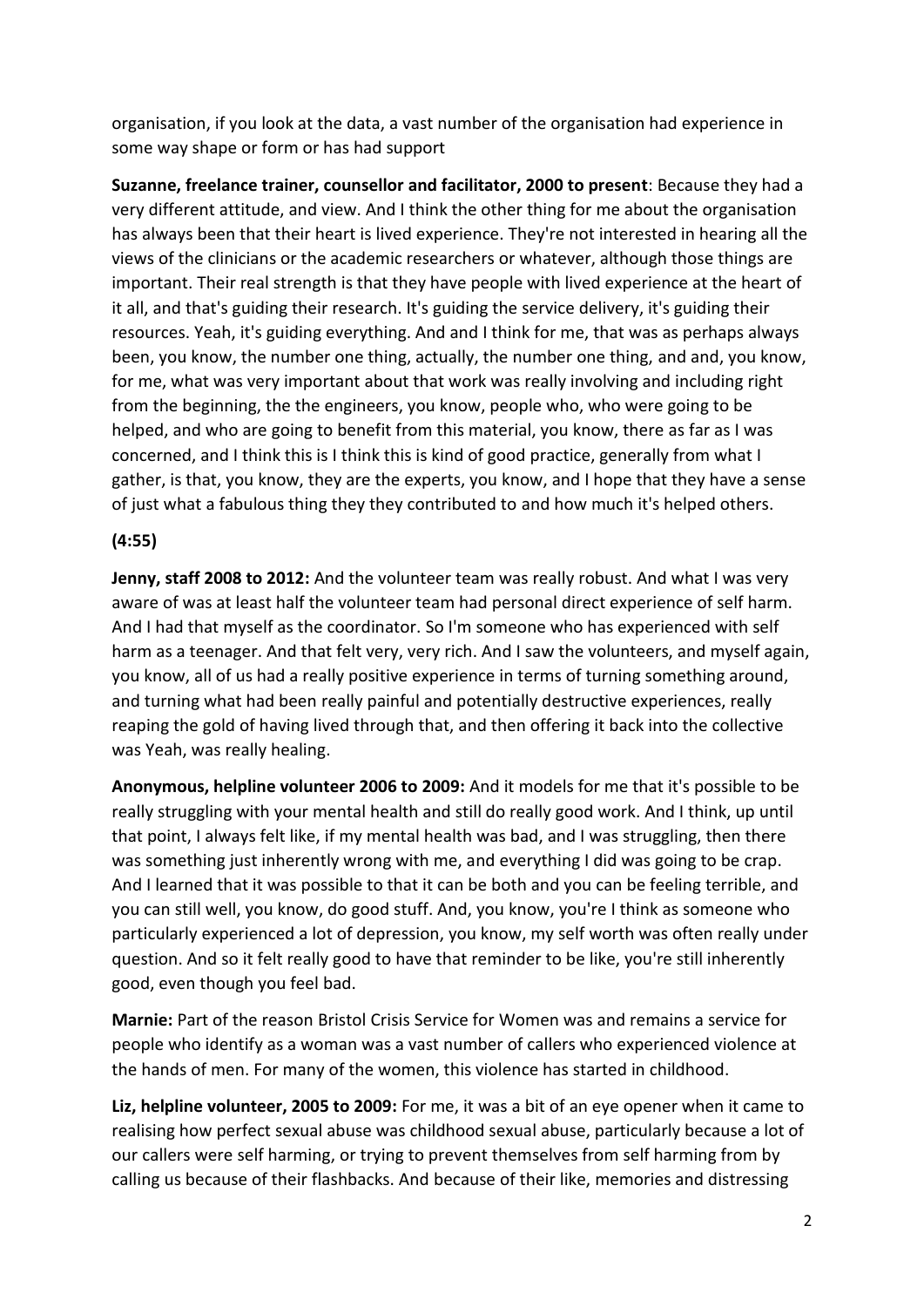feelings and intrusive thoughts, which are related back to their histories of childhood abuse. And I think that was a major eye opener for me, because although of mid 2000s, wasn't that long ago. At that time, you know, we haven't had Jimmy Savile we haven't had the the Welsh Children's Home scandals. The media wasn't talking just wasn't talking, you know, journalists weren't writing about child sexual abuse, particularly. So I think I was quite naive, in a sense, going into the work, not really knowing that that was going to be a major cause of a lot of the women's distress.

**Suzanne, freelance trainer, counsellor and facilitator, 2000 to present:** Because of my experience as a mental health nurse and a mental health practitioner in the voluntary sector as well, um the number of of people that… Well, I can't really think of many extra, I can't think of any exceptions, not even many. At that time, I really would have struggled in the services I was part of, to think of any exceptions to this, that the women that I was meeting, who were in a great deal of emotional distress, who were using self harm, were women who had experienced significant trauma. I mean, that's still who uses NHS mental health services. They're a big, a big group of people who use secondary mental health services. So self harm was an issue but behind that issue, the context of that issue was childhood trauma. So as a nurse working with lots of women, you know, in that situation, knowing that there was a woman, women's only service that could engage with not only the self harm, but the reasons the context and the reasons behind that woman's self harm was really very important.

#### **(9:58)**

**Fiona, staff, 2004 to 2018:** And I think the whole foundation of the organisation was also, I don't know if this is true, but it felt like a lot of women who'd had difficult experiences either at the hands of men or maybe in mental health, within mental health services at the hands of kind of different situations that people had been in, in mixed wards you know that all those kind of you know, horrible stories from from before of yeah, just the treatment of women in mental health services basically. And so that's where it felt like that was a really strong part of the foundation of how and why BCSW was set up as it was.

**Liz, helpline volunteer, 2005 to 2009:** It's interesting, isn't it, you kind of you have a certain, you have to have a sort of certain kind of trust and you have to have a certain kind of compliance to, to live in a human society where we do have a strong hierarchy. But yeah, certain amount of that was kind of blown out of the water, I think, working at Self Injury Support and the helpline because it opened my eyes to the corruption and the violence that does go on like and is really quite ingrained and really quite prolific, unfortunately, you know, from, you know, major in financial investment in pornography, for example. Um, and people financially benefiting from that industry. You know, right, right through to kind of really blatant organised paedophilia, like happening, you know, right up to the top of the top of our kind of institutions. So, it does change you, you're not the same really really, you can't ignore it, you can't work for an organisation like Self Injury Support, as a helpline volunteer and ignore that stuff. You know, you can't bury your head in the sand. You can't you can't disengage from it. It's there, like once a fortnight on that on those weekend nights.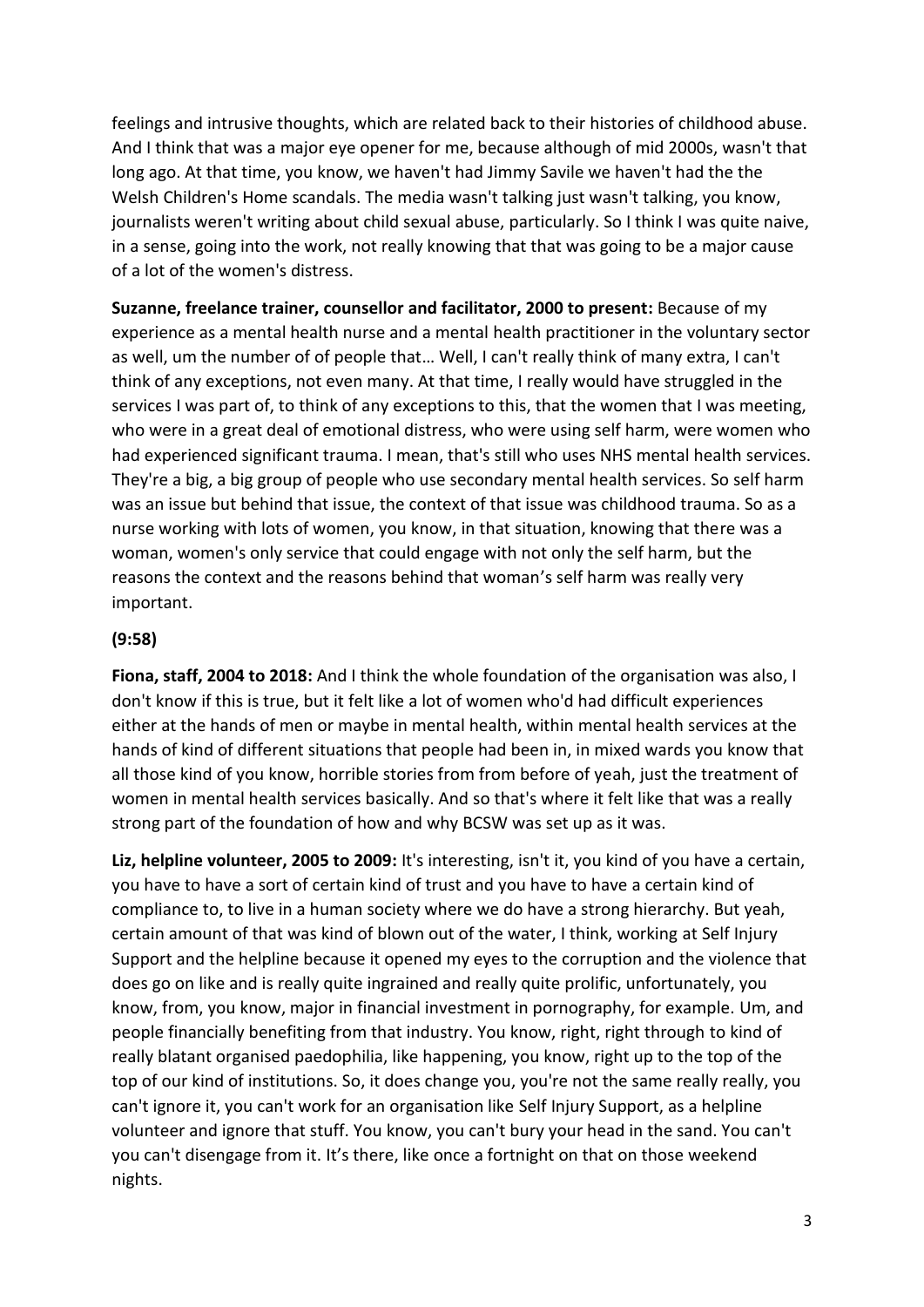**Marnie:** From day one, Bristol Crisis Service for Women are clear about their feminist ethos. They advocated for a feminist understanding of mental health, and drew from the experiences of their volunteers and staff members. Everything they did came from a feminist ethos, from their volunteer training to their research principles.

**Anonymous, helpline volunteer, 2005-2006:** See, this is this is the thing probably like a lot of women. I didn't know a lot about feminism in my teens or 20s. I would say I'm staunchly feminist now, but I think Bristol Crisis Service it was, it was my gateway drug, quite frankly, into this kind of stuff. It was great. Because I don't know, I think I was very stuck because I only had my experience to go on, I was very stuck on the sort of individualised notion of mental health, oh it's me I'm broken, chemicals, you know, born this way, all this kind of stuff that I like, you know, robustly refute now as a professional.

**Anonymous, helpline volunteer, 2006-2009:** It really shaped my understanding of mental health in a very different way to the one that I'd had previously. And it also… Yeah, so it kind of gave me this opportunity to contextualise mental health within a sort of socio-political framework, not just as its kind of medical model individualising kind of model of mental health.

**Anonymous, helpline volunteer, 2005-2006:** that it was done, it was done really gently like because everyone goes all families bunch of dungaree wearing bra burners, which is massively dated anyway, because dungarees have come full circle and are fine now. But everyone's got these very dated notions of feminism, haven't they? And I hadn't thought about it, or had any, any notion of it at all, because I was stuck on the: "Well we can vote we can have jobs, it's probably fine." You know, and you didn't realise that it's far from fine.

**Clare S, mental health activist:** The oppression of women was with you know, not just kind of born out in institutions and in employment, but that it was, you know, it was violently enforced on on women and girls bodies and men's bodies. That patriarchal standards so enforced on men and children's bodies, and women and girls bodies. You know, and seeing that being borne out in all sorts of expecta…embodied expectations of what it was to be a woman to be small and thin and sexual, and hair free and bleached and tight. You know, typical. A lot of those standards were born out violently against against women's bodies.

**Suzanne, freelance trainer, counsellor and facilitator, 2000 to present:** Yeah, I mean, it's just, it's just meeting just women over and over and over and over and over and over again through my professional life as a as a nurse, you know. And that sort of constant stories of trauma and domestic abuse and and then being on the receiving end of of even more labelling and judgement and so on. I think that's the feminist bit for me.

## **(15:06)**

**Clare S, mental health activist:** I was absolutely exasperated, that people could not see that this was a feminist issue, and they still don't! And I think it's got, sorry, I'm shouting because it gets me really angry. It's got me angry, and it's got me baffled that that that as soon as we talk about issues being to do with health, or mental health, or even physicality, they become de-politicised.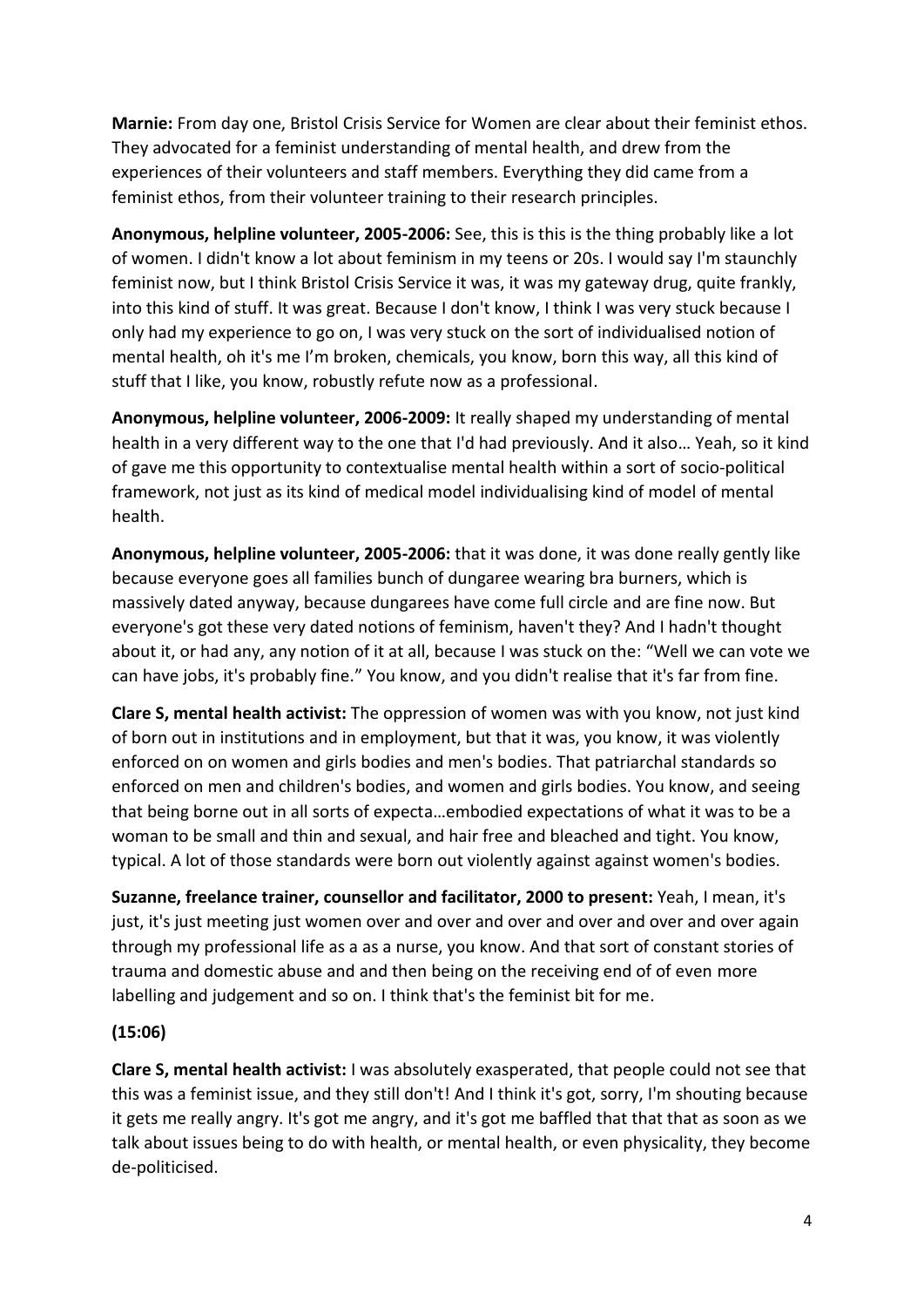**Sarah B, helpline volunteer, 2003 to 2008:** And that, is it. I don't think there was ever a, "Right, we're going to sit down today and discuss feminism." I think it was just there in everything really, it was it sort of underpinned the whole, the whole thing, really. That, that women had the right to their own personal, sort of dedicated, listening service.

**Marnie:** When the line was set up in 1988, women only spaces and services were a hard fought victory of second wave feminism. By 2010, this consensus had started to break down. And now 35 years later, with the rights of trans and non binary people more considered, and gender itself is hotly debated in the media and online, the very idea of what is a woman is being contested and expanded. As a result, women only services and spaces have become a more complex issue.

**Suzanne, freelance trainer, counsellor and facilitator, 2000 to present:** Yeah, no, I was aware that they were a women's only organisation, obviously. And I was definitely, at that time, very much of the view that women only services when were very much needed. And that would be particularly around self harm.

**Melinda, staff, 2004 to 2007:** It was like a quiet sort of revolution. That's how it felt to me! There wasn't any, you know, placards, or we're gonna march on this, you know, or that's not how it felt, about the organisation. But it was just quietly saying, you know, we need this space. This is, this is really important for women.

**Fiona, staff, 2004 to 2018:** Where the need was, and where the money was never quite married up. And that was always really difficult. It felt like you have to kind of shape yourself and the projects, we always felt that we were quite pioneering in the beginning to actually be open and vocal about what was going on and go right, this is what this is the support that's needed for these women. So that's what we're going to do is we're going to set up and this is how we're going to run it. And we're going to run it from the perspective of women who have been treated really badly or not had their self injury understood. So…

**Liz, helpline volunteer, 2005 to 2009:** I think it felt important that it was a women only service just because so many of the women had experienced violence at the hands of men. So, I don't think many of those women or a lot of those women would have phoned up if they weren't sure what gender the person was going to be on the receiving end.

**Clare S, mental health activist:** So I was part of campaigns like the National Self Harm Network, that weren't women only, and part of local groups joint forum, mental health, national health consortium, that that were mixed. And there was a distinct difference to the, both the, the experience of being part of the group and the work that we did, and the sense of its kind of place in a wider political movement. I think yeah, almost like those three levels. There was the kind of minute by minute What is it like being in this room? What is it like having a voice or feeling vulnerable? Or, you know, talking, talking about how I feel, what's that like? That felt important that that was women only, it felt important in terms of the bigger issues we became involved in so you know, that there was there was absolutely a feminist kind of focus. A lot of the women who came to the group had histories of trauma. The majority of women who came to the group spoke about histories particularly, but not exclusively, of sexual violence and sexual abuse. A lot of the women had issues with eating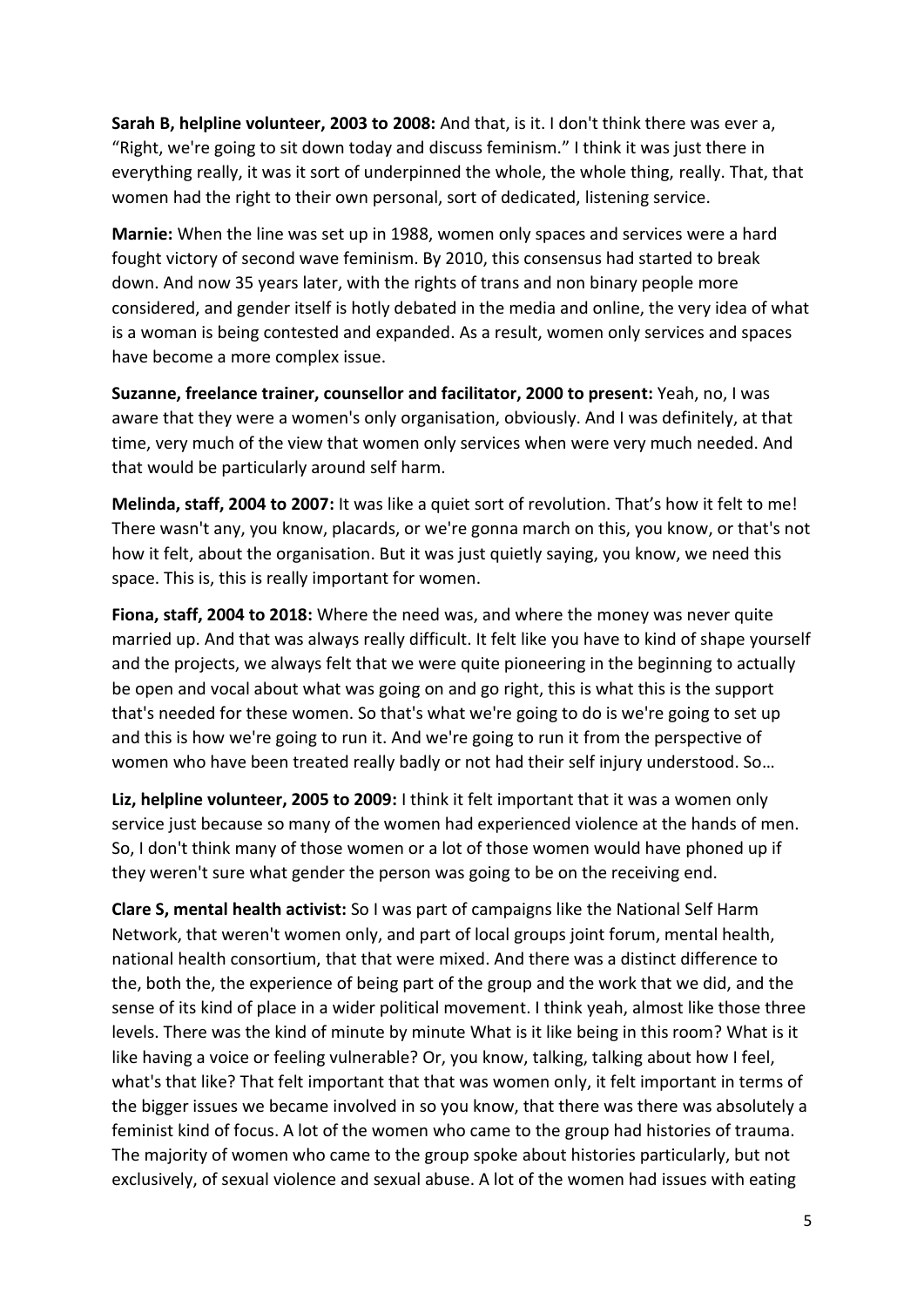disorders. And they felt you know, they were absolutely issues that you know, of a gendered route and a gendered expression. And then yeah, that kind of bigger kind of macro picture as well that as, as a group that wasn't just about emotional support as a group that had a political voice and a sense of wanting to make a difference. There was a strong sense of us being part of the survivor movement, but also a very underrecognized part of the feminist movement, as well as as a self harm support group. That, you know, it felt like a really… Felt like you know, a lot of feminists might have not recognised it, certainly at the time, but it felt like we were living at the sharp edge here of, excuse of the pun, of what it means to be a woman in, you know, a patriarchal society, violent society. Yeah, I think it was really crucial that it was, the group was was for women.

#### **(21:03)**

**Fiona, staff, 2004 to 2018:** And then I know, there's been kind of more discussion that, you know, as I was leaving, there was more discussion about kind of trans use of the organisation of the helpline now, and how that how that's all going to pan out. So yeah, at the time, it didn't feel like I desperately wants to work for women's organisation. But I know, it felt very important that the support for women was run by women, and that that understanding of being a woman was pretty much a really central part of the organisation. I think, in terms of the helpline, for sure, it's really nice that women can ring knowing a woman's gonna answer the phone. And we've had countless feedback from women, who said, that's been a really big part of why they use the service. I think it felt for me, I really liked the whole setup of it being a women's only organisation. It felt very, it was a very supportive place, it felt like a very, I wouldn't have stayed there for so long if it hadn't been a very, very nice place to work. At there were times when it was questioned as to whether it should be a women's only organisation, and where, where that kind of line was a bit blurry, because on the Hidden Pain Project, for example, we did interview both men and women.

**Suzanne, freelance trainer, counsellor and facilitator, 2000 to present:** And one of our issues has always always that it was a women's only group. And as the years went on, that became less and less, that became less and less satisfactory.

**Marnie:** This is Suzanne, a mental health trainer and facilitator for self injury, self help, or SISH.

**Suzanne, freelance trainer, counsellor and facilitator, 2000 to present:** Because we were always getting contacts made by men, and there was nothing. So we asked around, we asked people with lived experience. And the message back was, you know what a mixed gender group will be fine. We did also try to also have a women's only group happening each week as well, but unfortunately, we couldn't sustain that. We weren't getting, interestingly, women were not coming to that, they were coming to the mixed gender but not coming to the, to the single, we just couldn't sustain keeping two groups going every week. So we've ended up with a mixed gender, or doesn't matter what gender, don't need to identify gender, type of thing for anybody, basically. So now it's just for anybody 18 years upwards.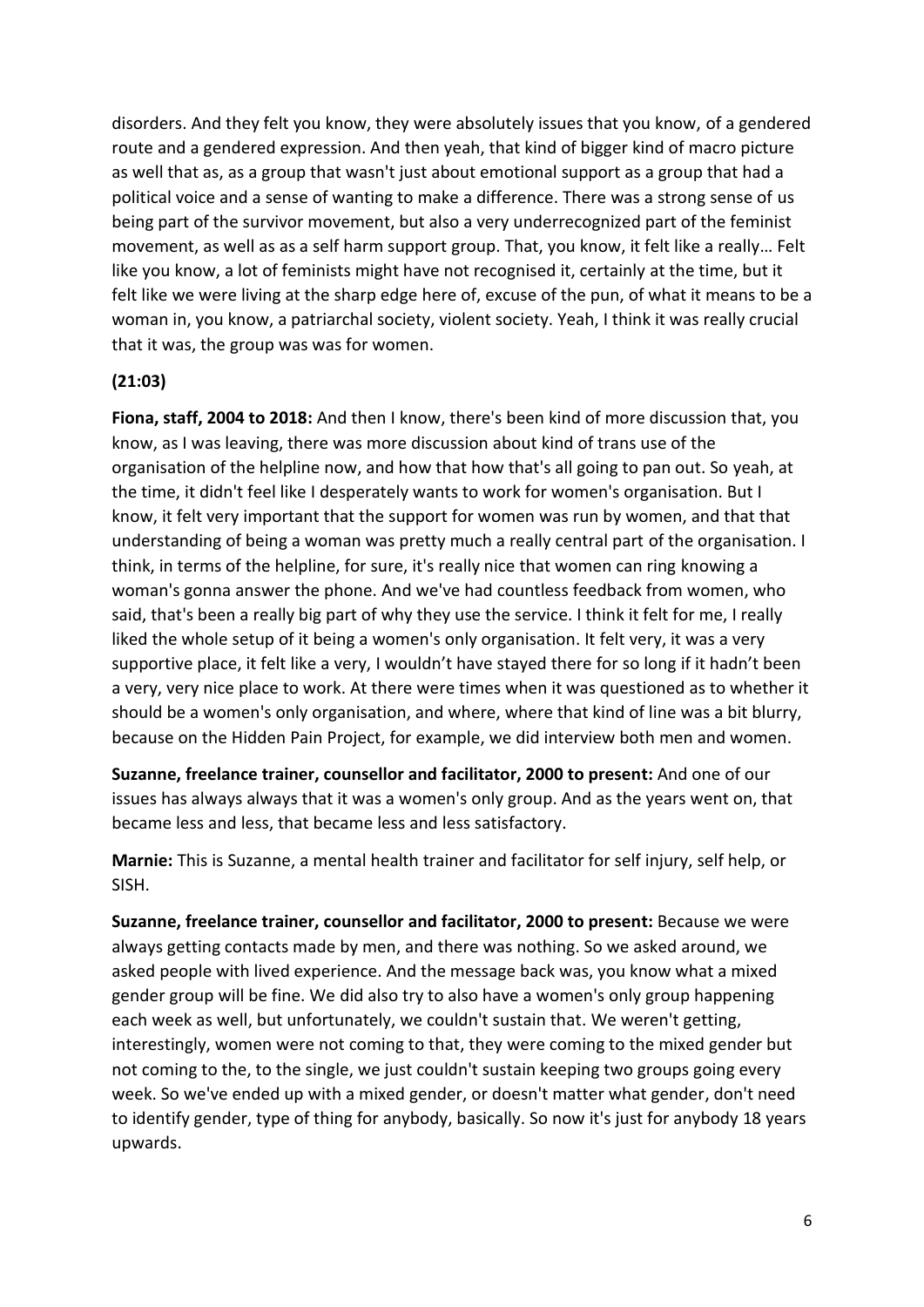**Anonymous, helpline volunteer, 2006-2009:** You know, like the services are absolutely available to trans women, which is really great. And I certainly don't, I don't think there was any, any, ever any conversation about any other marginalised genders, you know, in terms of non binary folks or genderqueer folks or anyone else within that vast spectrum. Because the history of the service is so rooted in this model of women supporting women women, and uh, really it was the first place drilling down into those social issues behind a lot of self harm, you know. That like lots of women who self harm, often have histories of historic child abuse. And, you know, we know that that is mostly, but not always, men inflicting abuse on women, you know, put, you know, statistically. Um, and I think it would also be really exciting to, for the service to kind of do more research into queer perspectives on self harm and, and kind of think more deeply about what does it mean for us to support trans women? What does it mean for us to support folks of other marginalised genders? But I recognise that that's, it's sensitive territory for a lot of people.

**Marnie:** Intersectionality is prevalent within all walks of life, including self injury. Researcher has show that a number of groups are more acutely impacted by self injury: women of colour, LGBTQ plus people and those with different abilities to name a few. Bristol Crisis Service for Women has always tried to represent the most marginalised voices. But with funding plummeting, and the number of people turning to self injury rising, particularly amongst young people, the challenges are huge.

#### **(25:21)**

**Anonymous, helpline volunteer, 2005-2006:** I mean, broadly, in mental health, I think there's there's too much if we need to break the stigma, we need to raise awareness, I think we have awareness, everyone's aware, what we need is resources. We don't need any more bloody wear a green shoelace for this or a purple ribbon in your hair for that we don't need that crap anymore. We need money, we need resources, we need things to be done. And we need the sort of structural things that are the cause the shit in the first place to be tackled. But that's far too dangerous is is much easier to keep telling people that they're broken, and they're wrong in the new drugs, and they need CBT and they need this to stop the bloody behaviour. Rather than addressing what causes these things.

**Anonymous, helpline volunteer, 2006-2009:** I think what I learnt about self injury and self harm is that I think there's a quote actually about this, which I'm going to misquote really badly…

**Suzanne, freelance trainer, counsellor and facilitator, 2000 to present:** self injury can be seen as an expression of of powerlessness in the context of oppressive relationships, and society and so on. And that was, and still is, particularly true for women.

**Anonymous, helpline volunteer, 2006-2009:** …I am really badly misquoting her, because I think she also just talks about within the context of women, but if you take it without that context, and just think about oppressive systems with, you know, there's so many systems of oppression. And it wouldn't surprise me if self harm was an issue, you know, across the board, you know, across the bat.